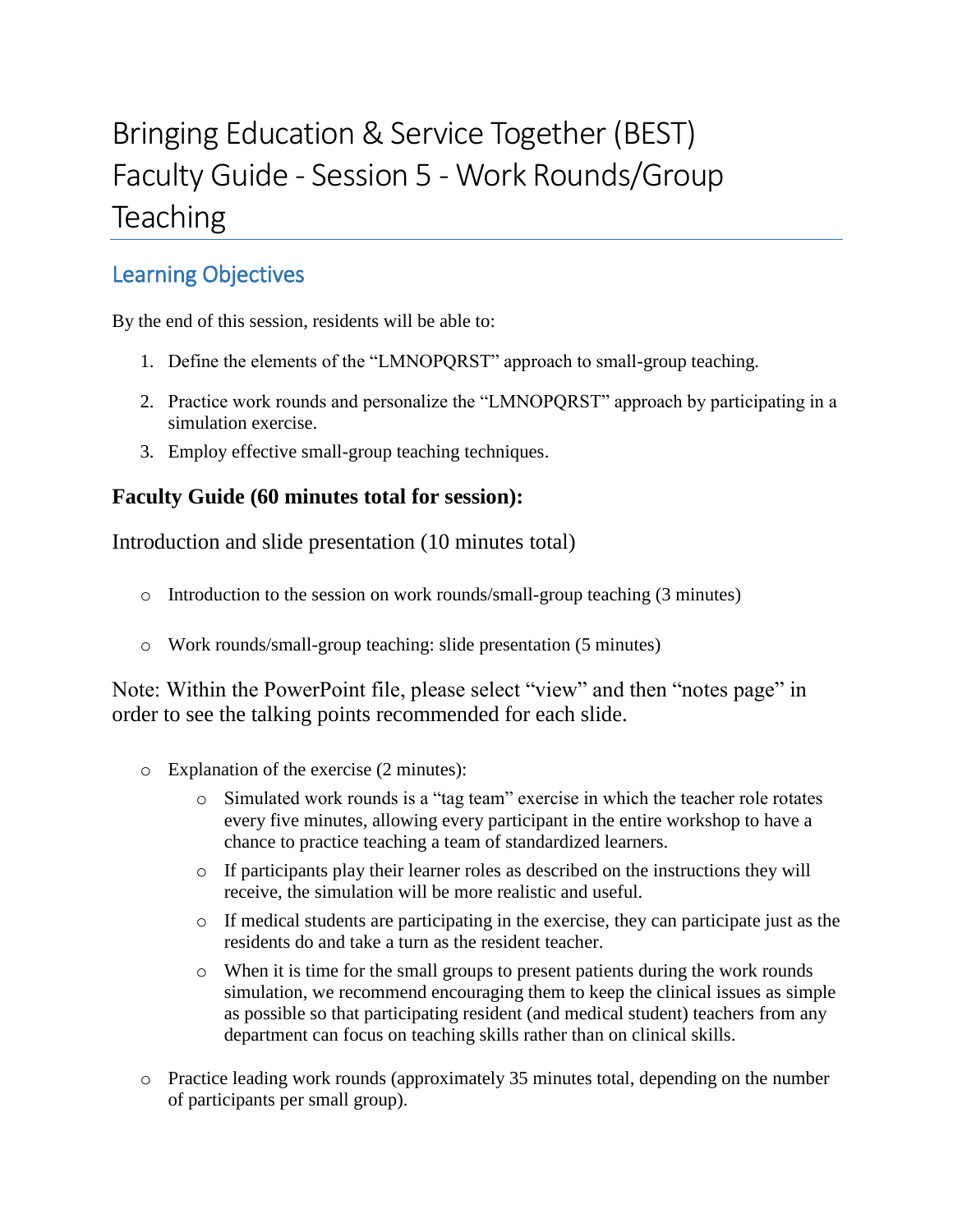- o Residents divide into small groups of 4-6 participants and faculty small group leader assigns roles and clarified how the exercise works (5 minutes).
	- We recommend one faculty leader per team of 4-6 residents.
	- It's better to have a larger work rounds team of up to six residents with a faculty leader than a smaller team with no faculty leader.
	- Depending upon the composition of the group, we recommend mixing up the teams to encourage collaboration across training levels and departments.
	- Resident teacher #1 (approximately 8 minutes total):
		- Work rounds exercise (5 minutes):
			- $\circ$  The resident who volunteers to be the teacher first orients the team of standardized learners to the rotation, according to the "Learners (L)" section of "LMNOPQRST" mnemonic.
			- o The team's service is that of the home department of resident #1, i.e., if resident #1 is a surgical resident, it is work rounds for the surgery inpatient team; if s/he is an emergency resident, it is work rounds for the learner working in the emergency room, etc.
			- o The other participants play their assigned roles as junior residents and medical students.
		- Feedback to resident teacher #1 (3 minutes):
			- o The faculty leader calls "time out" after the team orientation, then the participants complete section "L" of the feedback checklist.
			- o We then suggest asking resident teacher #1 for selffeedback, then have the group give their feedback before the faculty leader adds his or her own feedback.
			- o If the group has not already done so, the faculty leader may wish to highlight "teachable moments": What did the teacher find out about the team? Did s/he take a moment to set out expectations for how the team is to present their patients? How about goals and expectations for the rotation as a whole?
	- Resident teacher #2 (approximately 8 minutes total):
		- Work rounds exercise (5 minutes):
			- o A second resident volunteers to be the teacher. (S/he then suspends the previous role as a standardized learner and becomes the teacher for five minutes.)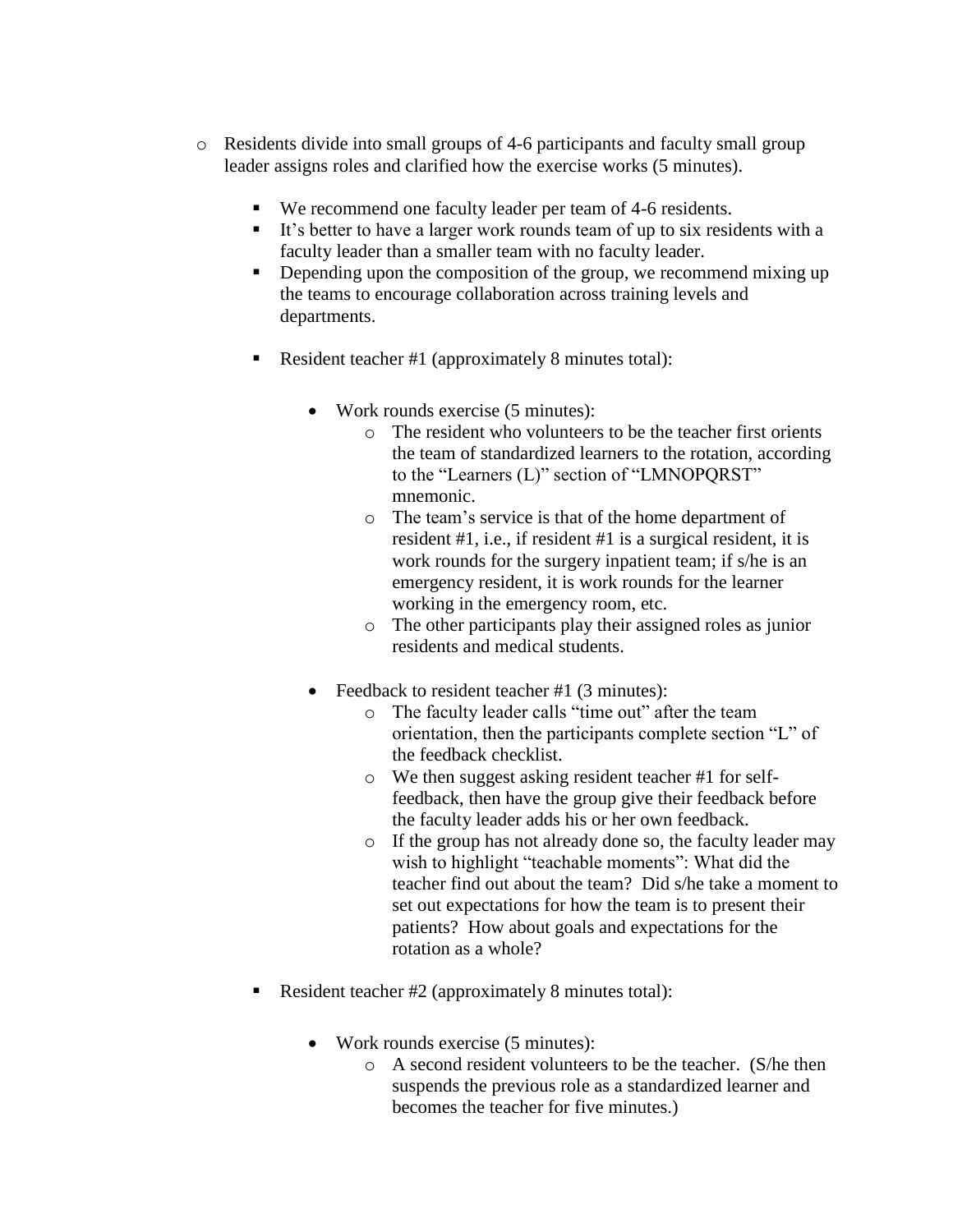- o The "service" automatically switches to that of resident #2. (For instance, if resident #1 was an emergency medicine resident and resident #2 is a pediatrics resident, it is now pediatrics team inpatient work rounds.)
- o In "tag team" tradition, once the faculty leader calls "time in", the action starts where it left off again, i.e., the team has now been oriented and it is time for the team to start presenting their patients.
- o Resident teacher #2 leads work rounds following the "Microskills (M)" section of the mnemonic.
- o The "post-call intern" will volunteer to present his or her patient first, interrupted by calls, texts or pages until resident teacher #2 addresses the interruptions and sets expectations for how team members are to deal with calls during work rounds.
- o The other participants continue to play their assigned roles, including resident #1 who is now portraying either a junior resident or a medical student.
- Feedback to resident teacher #2 (3 minutes): Use the "M" item on the feedback checklist.
- Resident teacher #3 (approximately 8 minutes total):
	- Work rounds exercise (5 minutes):
		- o For resident teacher #3, the tag team exercise continues as described above.
		- o Another "student" or "resident" in the group can now be asked to present a second (straightforward) patient.
		- o This section of the exercise is a good point to use "Needs (N)" and "Organization (O)" to illustrate how the resident teacher can redirect work rounds as he or she goes along.
		- o For instance, resident teacher #3 has the opportunity to address the learning needs of the medical students on the team by making sure they get a chance to help present the patient, or else to answer questions in a group discussion of learning points.
		- o The teacher can also make it a point to call attention to time and address how the rest of the work rounds session will need to be organized in order for all team members to get to morning clinic, go home on time post-call or meet other obligations.
	- Feedback to resident teacher #3 (3 minutes): Use the "N" and "O" items.
- Resident teacher #4 (approximately 8 minutes total):